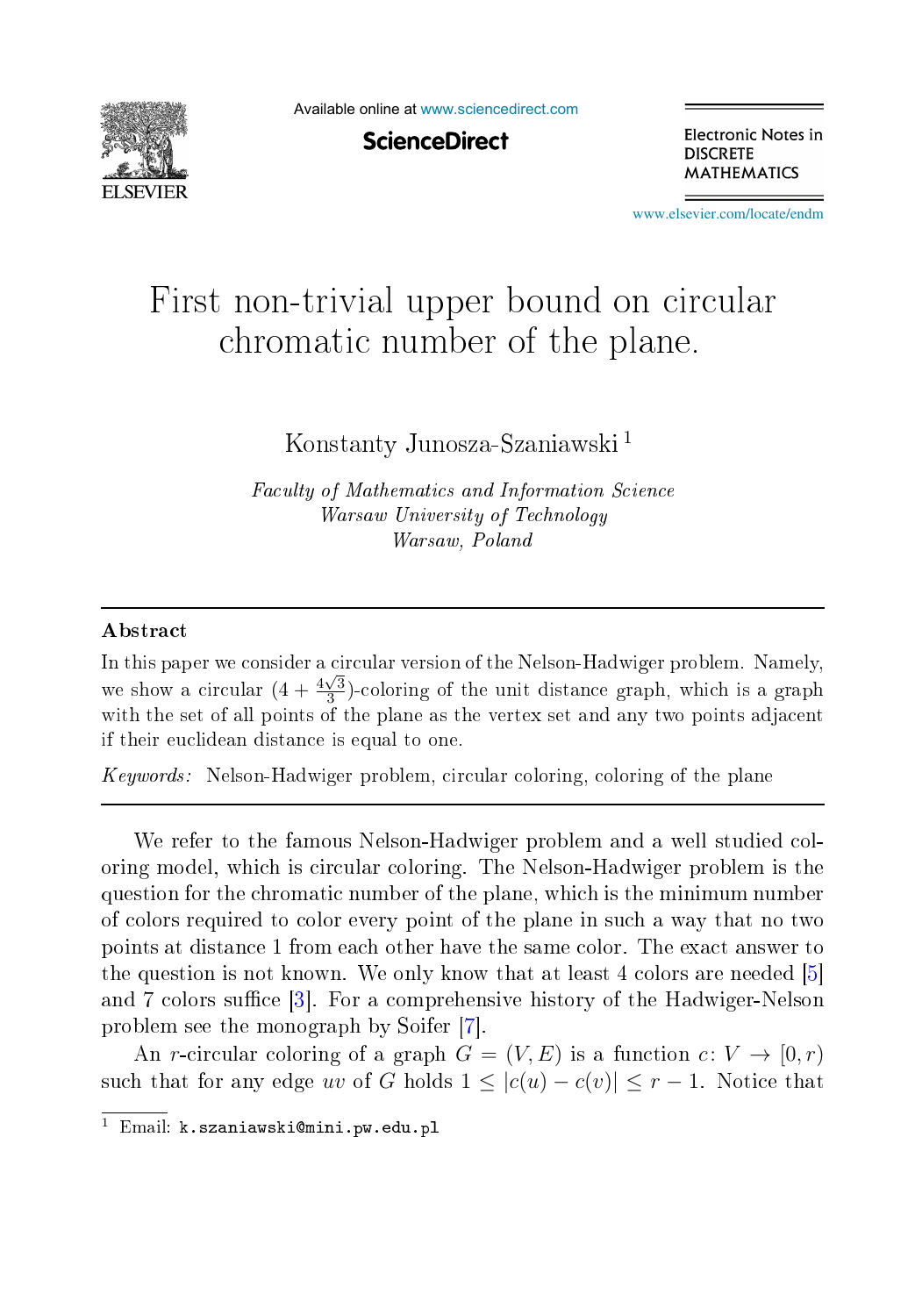an r-circular coloring can be seen as an assignment of arcs of length 1 of the circle with perimeter  $r$  to vertices of  $G$  in such a way that adjacent vertices get disjoint arcs. The circular chromatic number of a graph  $G$  is the number  $\chi_c(G) = \inf \{ r \in \mathbb{R} : \text{ there exists } r\text{-circular coloring of } G \}.$  $\chi_c(G) = \inf \{ r \in \mathbb{R} : \text{ there exists } r\text{-circular coloring of } G \}.$  $\chi_c(G) = \inf \{ r \in \mathbb{R} : \text{ there exists } r\text{-circular coloring of } G \}.$  Circular coloring was first introduced by Vince  $[8]$ . For a survey see Zhu  $[9]$ . It is known  $[8]$ that the circular chromatic number does not exceed the chromatic number, but is bigger than the chromatic number minus one  $(\chi_c(G) \in (\chi(G)-1, \chi(G))]$ for any graph  $G$ ).

By r-circular coloring of the plane we mean a function  $c : \mathbb{R}^2 \to [0, r)$ such that for any two points u, v which are at distance 1 holds:  $1 \leq |c(u) |v| \leq r - 1$ . By the circular chromatic number of the plane we mean  $\chi_c(\mathbb{R}^2) = \inf \{r \in \mathbb{R} : \text{ there exists } r\text{-circular coloring of the plane}\}.$  If we combine known bounds for the chromatic number of the plane with properties of the circular chromatic number, we obtain  $3 < \chi_c(\mathbb{R}^2) \leq 7$ . The lower bound an be improved by omparing with another interesting parameter, i.e. the fractional chromatic number. To define it we first need to define the so-called *j*-fold coloring of the plane. A function is a *j*-fold coloring if it assigns a *j*-element set of natural numbers to every point of the plane in such a way that points in distan
e 1 get disjoint sets. The fra
tional hromati number of the plane  $\chi_f(\mathbb{R}^2)$  is defined by

$$
\chi_f(\mathbb{R}^2) = \inf \{ \frac{k}{j} : \text{ there exists } j - \text{fold coloring of the plane using } k \text{ colors.} \}
$$

It is known [9] that  $\chi_f(\mathbb{R}^2) \leq \chi_c(\mathbb{R}^2)$ . The best known lower bound for  $\chi_f(\mathbb{R}^2)$  is  $\frac{32}{9} = 3.555...$  and it can be found in the book by Scheinerman and Ullman  $[6]$ . This gives us a lower bound on the circular chromatic number of the plane. DeVos *et al.* [1] improved this bound by showing that the chromatic number of the plane is at least 4. In this paper we give the first non-trivial upper bound on the circular chromatic number of the plane:

## Theorem 0.1

$$
\chi_c(\mathbb{R}^2) \le 4 + \frac{4\sqrt{3}}{3} \le 6.3095
$$

To present a  $\left(4+\frac{4\sqrt{3}}{3}\right)$ -circular coloring of the plane we need few definitions. For  $x \in \mathbb{R}$  and  $\ell \in \mathbb{R}_+$  we define  $\lfloor x \rfloor_{\ell} = \lfloor \frac{x}{\ell} \rfloor \cdot \ell$  and  $(x)_{\ell} = x - \lfloor x \rfloor_{\ell}$ . Notice that for  $\ell = 1$ , the function  $\lfloor x \rfloor_{\ell}$  is the standard floor function  $\lfloor x \rfloor$ . Let  $\ell = 2+2\sqrt{3}$ and let  $r = \frac{2\sqrt{3}}{3} \ell = 4 + \frac{4\sqrt{3}}{3}$ 3 .

Let us start with some intuition on the construction of an  $r$ -circular col-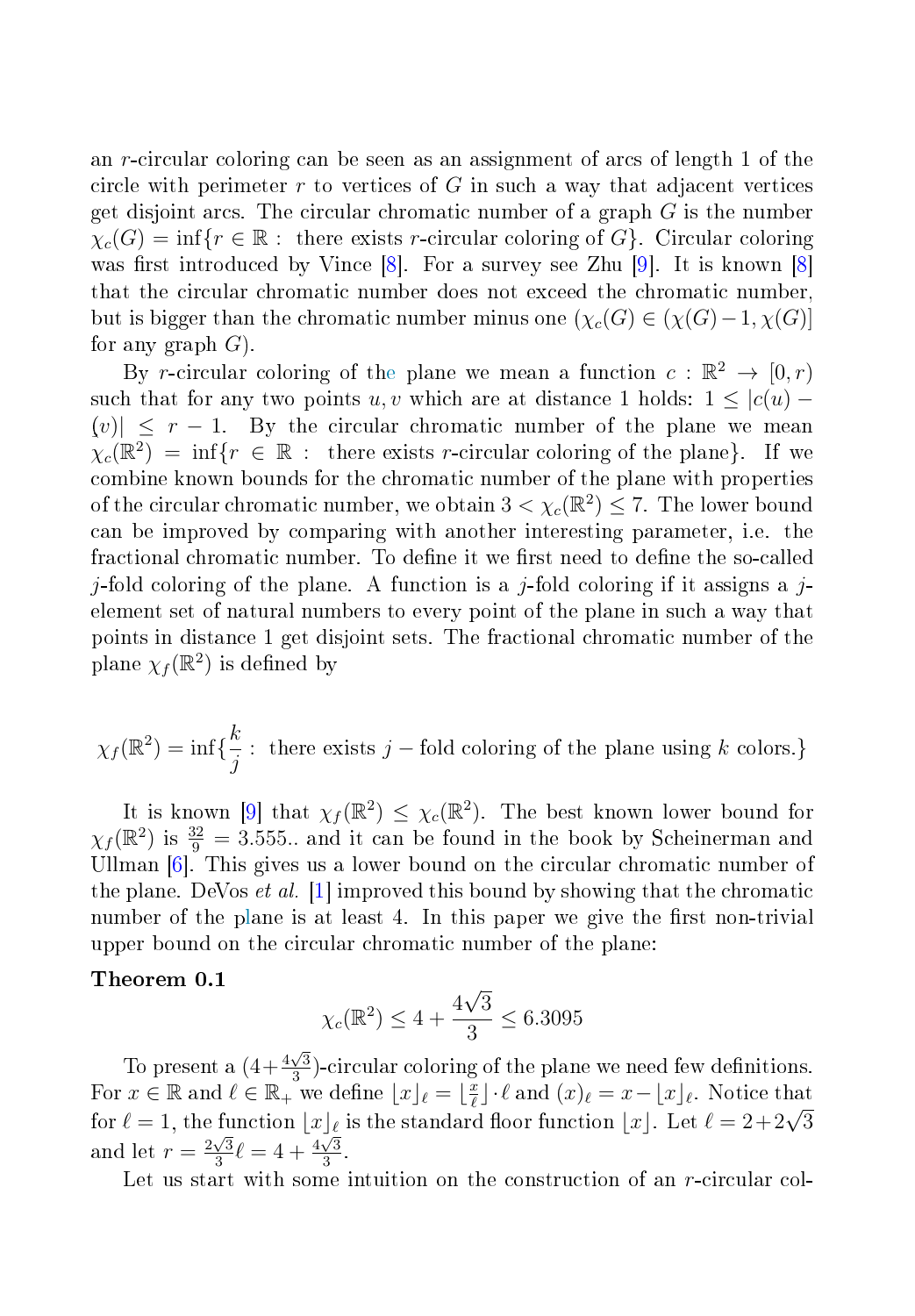oring of the plane. Let R denote the rectangle  $[0, \ell) \times [0, \frac{1}{2})$ . We define an r-circular coloring of the rectangle R by  $c(x, y) = \frac{2\sqrt{3}}{3}x$ , (where  $(x, y) \in R$ ). Then we extend this coloring in a circular way on a strip  $S = \mathbb{R} \times [0, \frac{1}{2})$ . We simply join copies of the rectangle  $R$  by their vertical sides so they form the strip  $S$ . Each copy of R is colored in the same way as the original rectangle R. Then we take opies of the strip S and join them with horizontal sides. Each strip  $S$  is colored in the same way as the original one, but we shift each copy of S by  $(1+\frac{\sqrt{3}}{2})$  to the right, comparing to the strip below (see Figure [1\)](#page-2-0)



<span id="page-2-0"></span>Fig. 1. Partitions of the plane into copies of the rectangle  $R$ 

Formally, the *r*-circular colouring of the plane is defined by:

$$
c(x,y) = \frac{2\sqrt{3}}{3} \left( x - (2 + \sqrt{3}) \lfloor y \rfloor_{\frac{1}{2}} \right)_{\ell}.
$$

For visualization of the oloring see the Figure [2.](#page-3-7)

Exoo considered more restricted coloring of the plane in [2]. He asked for the minimum number of colors needed to color the plane in such a way that any two points in at distance belonging to a given interval  $[1 - \epsilon, 1 + \epsilon]$ get different colors. For  $\epsilon = 0$  the problem reduces to the Nelson-Hadwiger problem. The fractional and *j*-fold Exoo-type coloring was studied in [4]. The method of circular coloring of the plane presented in this paper can be adapted to Exoo-type oloring of the plane.